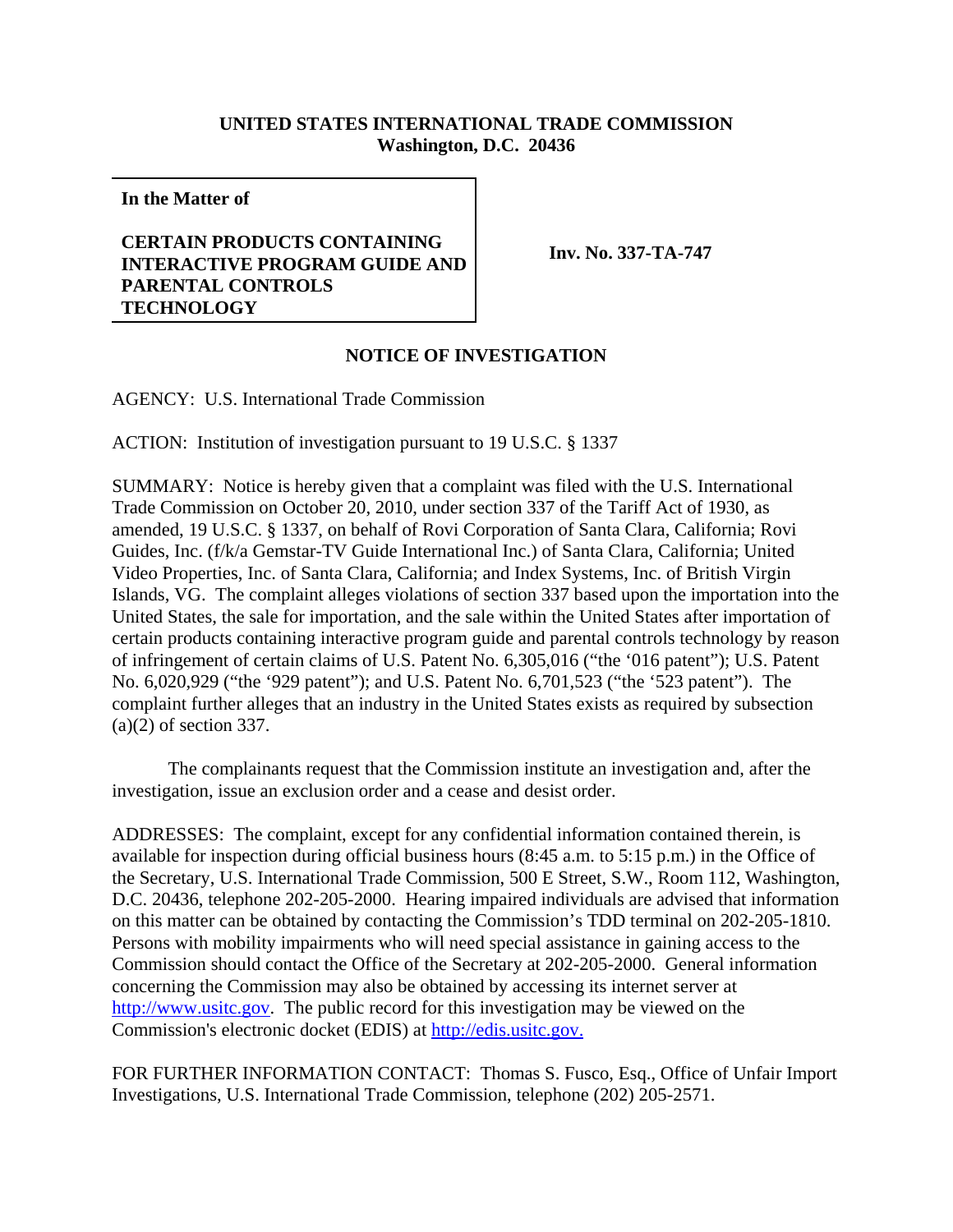AUTHORITY: The authority for institution of this investigation is contained in section 337 of the Tariff Act of 1930, as amended, and in section 210.10 of the Commission's Rules of Practice and Procedure, 19 C.F.R. § 210.10 (2010).

SCOPE OF INVESTIGATION: Having considered the complaint, the U.S. International Trade Commission, on November 17, 2010, ORDERED THAT –

(1) Pursuant to subsection (b) of section 337 of the Tariff Act of 1930, as amended, an investigation be instituted to determine whether there is a violation of subsection  $(a)(1)(B)$  of section 337 in the importation into the United States, the sale for importation, or the sale within the United States after importation of certain products containing interactive program guide and parental controls technology that infringe one or more of claims 1-7 and 13-19 of the '929 patent; claims 1-3, 13-16, 20-24, 26, and 27 of the '016 patent; and claims 1-4, 7, 8, and 10-12 of the '523 patent, and whether an industry in the United States exists as required by subsection  $(a)(2)$  of section 337;

(2) For the purpose of the investigation so instituted, the following are hereby named as parties upon which this notice of investigation shall be served:

(a) The complainants are:

Rovi Corporation 2830 De La Cruz Blvd. Santa Clara, CA 95050

Rovi Guides, Inc. (f/k/a Gemstar-TV Guide International Inc.) 2830 De La Cruz Blvd. Santa Clara, CA 95050

United Video Properties, Inc. 2830 De La Cruz Blvd. Santa Clara, CA 95050

Index Systems, Inc. Craigmuir Chambers P.O. Box 7 Road Town, Tortola British Virgin Islands, VG

(b) The respondents are the following entities alleged to be in violation of section 337, and are the parties upon which the complaint is to be served: